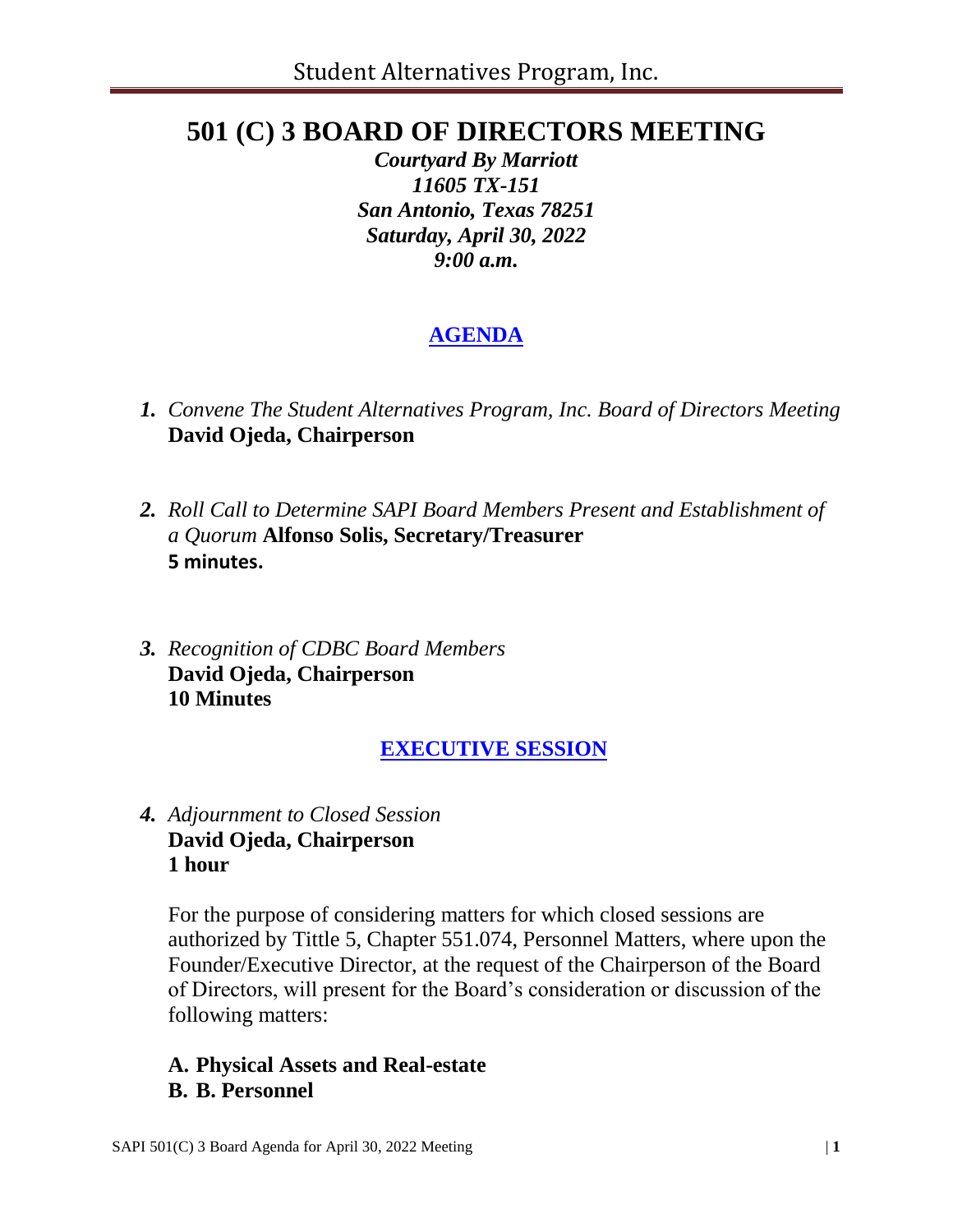- *5. Reconvene in Open Session* **David Ojeda, Chairperson**
- *6. Consideration and possible action on items discussed in Executive Session requiring Board approval* **David Ojeda, Chairperson 10 minutes**

### **INFORMATIONAL ITEMS**

*7. Financial Status of SAPI Mortgages, Bank Accounts, Revenues and Expenses* **Ashley Francis, Financial Systems Coordinator 30 minutes**

### **ACTION ITEMS**

- *8. Review and approval of minutes of October 16 th, 2021* **David Ojeda, Chairperson 5 minutes**
- *9. Review and approval of minutes of December 16th, 2021* **David Ojeda, Chairperson 5 minutes**
- *10. Review and approval of minutes of February 12th. 2022* **David Ojeda, chairperson 5minutes**
- *11. Review and approval of minutes of February 25th,2022* **David Ojeda, Chairperson 5 minutes**